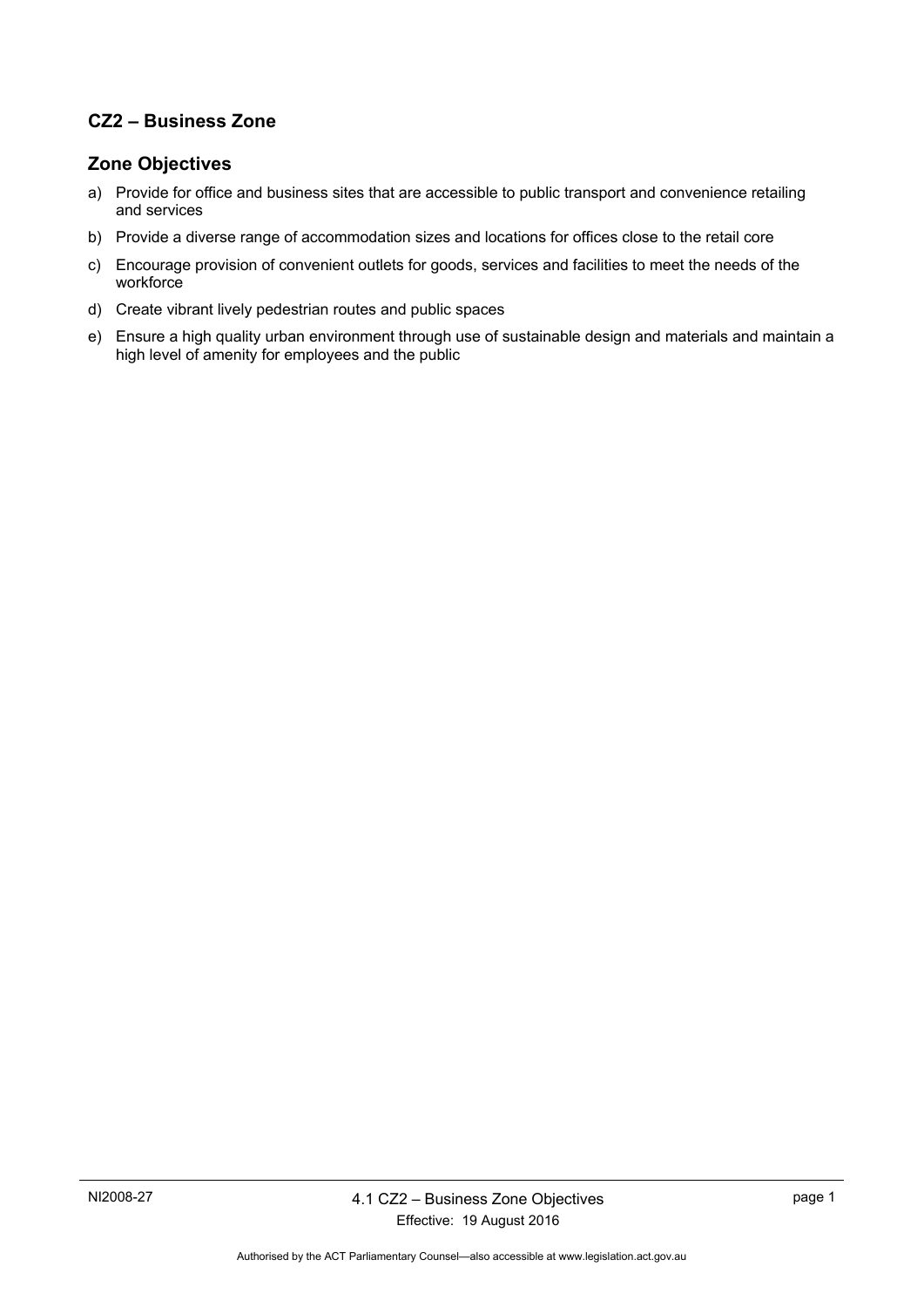## **CZ2 – Business Zone Development Table**

| <b>EXEMPT DEVELOPMENT</b><br>Development approval is not required. Building approval may be required.<br>On leased land, development must be authorised by a lease.                              |                                                                                  |
|--------------------------------------------------------------------------------------------------------------------------------------------------------------------------------------------------|----------------------------------------------------------------------------------|
| Development identified in the Planning and Development Act 2007 as exempt (see sections 133 and<br>134 of the Act and section 20 and schedule 1 of the Planning and Development Regulation 2008) |                                                                                  |
| <b>ASSESSABLE DEVELOPMENT</b>                                                                                                                                                                    |                                                                                  |
| Development application required.<br>On leased land, development must be authorised by a lease.                                                                                                  |                                                                                  |
|                                                                                                                                                                                                  | <b>MINIMUM ASSESSMENT TRACK</b>                                                  |
|                                                                                                                                                                                                  | <b>CODE</b>                                                                      |
| Development listed below requires a development application and is assessed in the code track                                                                                                    |                                                                                  |
| <b>Development</b><br>Varying a lease to do one or more of the following:                                                                                                                        |                                                                                  |
| 1. express or change the number of approved or lawfully erected units                                                                                                                            |                                                                                  |
| 2. remove, relocate or change easements.                                                                                                                                                         |                                                                                  |
| <b>MINIMUM ASSESSMENT TRACK</b>                                                                                                                                                                  |                                                                                  |
| <b>MERIT</b>                                                                                                                                                                                     |                                                                                  |
| Development listed below requires a development application and is assessed in the merit track,                                                                                                  |                                                                                  |
| unless specified in schedule 4 of the Planning and Development Act 2007 (as impact track) or<br>specified as prohibited development in a precinct map.                                           |                                                                                  |
| <b>Development</b>                                                                                                                                                                               |                                                                                  |
| ancillary use                                                                                                                                                                                    | minor use                                                                        |
| car park                                                                                                                                                                                         | NON RETAIL COMMERCIAL USE                                                        |
| civic administration                                                                                                                                                                             | outdoor recreation facility                                                      |
| club                                                                                                                                                                                             | parkland                                                                         |
| COMMERCIAL ACCOMMODATION USE                                                                                                                                                                     | pedestrian plaza                                                                 |
| communications facility                                                                                                                                                                          | place of assembly                                                                |
| <b>COMMUNITY USE</b>                                                                                                                                                                             | public transport facility                                                        |
| consolidation                                                                                                                                                                                    | recyclable materials collection                                                  |
| craft workshop<br>demolition                                                                                                                                                                     | <b>RESIDENTIAL USE</b>                                                           |
| development in a location and of a type identified                                                                                                                                               | restaurant                                                                       |
| in a precinct map as additional merit track                                                                                                                                                      | <b>SHOP</b>                                                                      |
| development                                                                                                                                                                                      |                                                                                  |
| drink establishment                                                                                                                                                                              | sign                                                                             |
| emergency services facility                                                                                                                                                                      | subdivision                                                                      |
| home business                                                                                                                                                                                    | temporary use                                                                    |
| indoor entertainment facility                                                                                                                                                                    | tourist facility                                                                 |
| indoor recreation facility                                                                                                                                                                       | varying a lease (where not prohibited, code track<br>or impact track assessable) |
| minor road                                                                                                                                                                                       |                                                                                  |
| <b>MINIMUM ASSESSMENT TRACK</b>                                                                                                                                                                  |                                                                                  |
| <b>IMPACT</b><br>Development listed below requires a development application and is assessed in the impact track                                                                                 |                                                                                  |
| Development that is not:<br>1.                                                                                                                                                                   |                                                                                  |
| Exempt, code track or merit track development (see section 132 of the Planning and<br>а.<br>Development Act 2007); or                                                                            |                                                                                  |
| Prohibited development, other than development that is permitted under s137 of the<br>b.<br>Planning and Development Act 2007.                                                                   |                                                                                  |
| Development specified in schedule 4 of the Planning and Development Act 2007 and not listed<br>2.<br>as a prohibited use in this table.                                                          |                                                                                  |
| 3.<br>Development that is authorised by a lease and listed as a prohibited use in this table.                                                                                                    |                                                                                  |
| Development declared under section 124 or section 125 of the Planning and Development Act<br>4.<br>2007 and not listed as a prohibited development in this table.                                |                                                                                  |